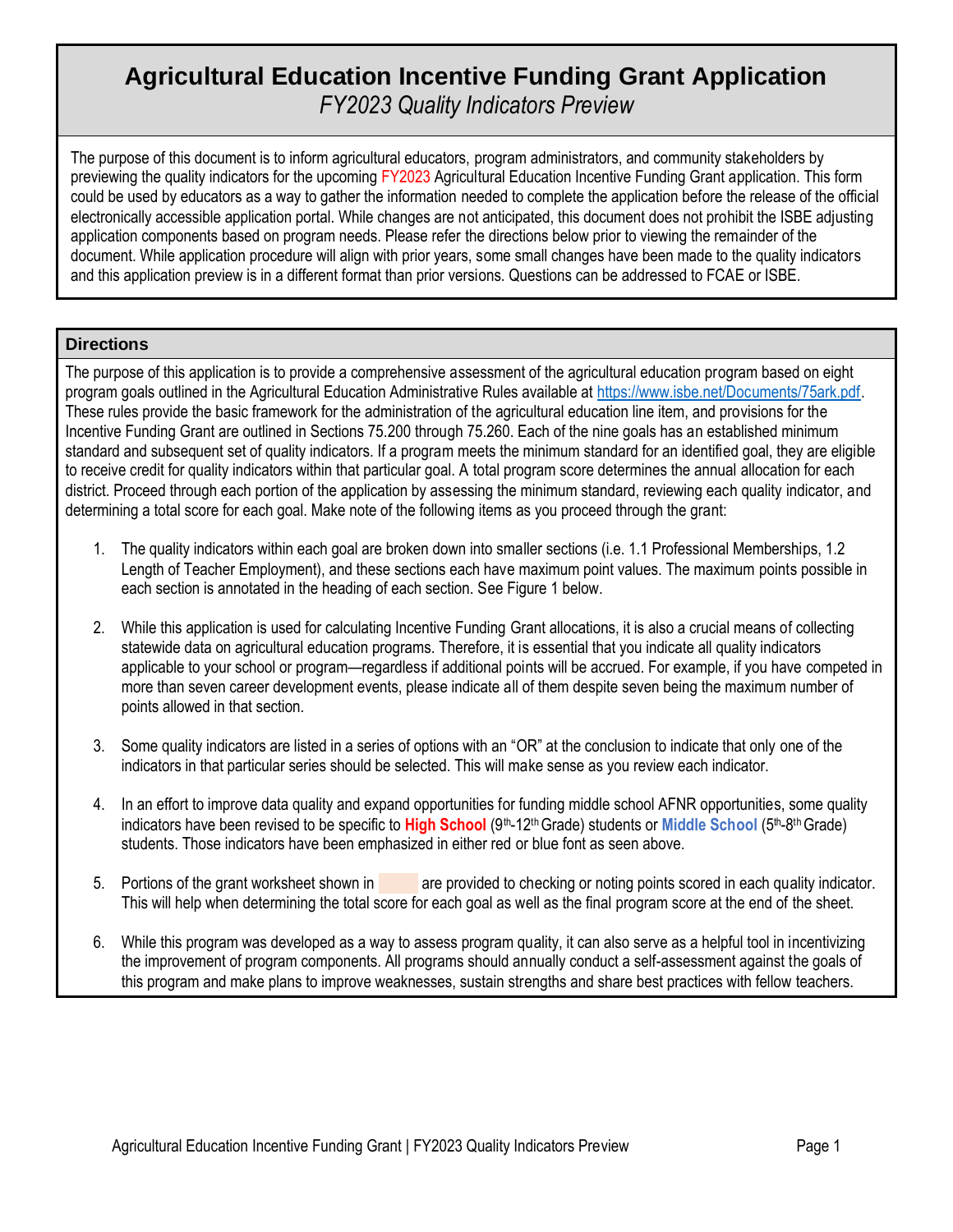# **Goal 1. Qualified Agricultural Education Teacher**

The agricultural education teacher is licensed by the State Board of Education for agricultural education.

|               | <b>Minimum Standard 1</b>        |                                                                                                                                                                                                                                              |  |  |
|---------------|----------------------------------|----------------------------------------------------------------------------------------------------------------------------------------------------------------------------------------------------------------------------------------------|--|--|
|               |                                  | Choose one of the following:                                                                                                                                                                                                                 |  |  |
|               |                                  |                                                                                                                                                                                                                                              |  |  |
| $\Box$<br>П   |                                  | The teacher(s) has/have a Professional Educator License (PEL) with a content endorsement for agricultural education; or<br>The teacher(s) has/have an Educator License with Stipulations (ELS) with an endorsement as a Career and Technical |  |  |
|               | Educator; or                     |                                                                                                                                                                                                                                              |  |  |
|               |                                  | The teacher(s) has/have an ELS with an endorsement as a Provisional Career and Technical Educator in agricultural                                                                                                                            |  |  |
|               | education.                       |                                                                                                                                                                                                                                              |  |  |
| Your<br>Score | <b>Points</b><br><b>Possible</b> | <b>Quality Indicator Descriptions</b>                                                                                                                                                                                                        |  |  |
|               |                                  | 1.1 Professional Memberships and Affiliations -- 4 Points Maximum                                                                                                                                                                            |  |  |
|               | 3                                | The agricultural education teacher holds an active membership in the Illinois Association of Vocational Agricultural<br>Teachers (IAVAT) and affiliated professional organizations with membership dues paid by October 31 <sup>st</sup> .   |  |  |
|               |                                  | The agricultural education teacher holds an active membership in other organization relevant for agricultural                                                                                                                                |  |  |
|               | 1                                | educators or career and technical educators.<br>Organization Name:                                                                                                                                                                           |  |  |
|               |                                  | 1.2 Length of Teacher Employment -- 5 Points Maximum                                                                                                                                                                                         |  |  |
|               |                                  | Agricultural education teacher(s) is employed to maintain year-round instructional programs and supervise students at activities,                                                                                                            |  |  |
|               |                                  | conferences, and fairs beyond the 185 day (9 month) legal school day or year. Choose one of the following options:                                                                                                                           |  |  |
|               | 0                                | Teacher not employed beyond 185-day legal school year.                                                                                                                                                                                       |  |  |
|               | 1                                | 1-15 days beyond 185-day legal school year                                                                                                                                                                                                   |  |  |
|               | $\overline{2}$                   | 16-30 days beyond 185-day legal school year                                                                                                                                                                                                  |  |  |
|               | 3                                | 31-45 days beyond 185-day legal school year                                                                                                                                                                                                  |  |  |
|               | 4                                | 46-60 days beyond 185-day legal school year                                                                                                                                                                                                  |  |  |
|               | 5                                | School employs two or more full-time equivalent agricultural education teachers with at least two teachers<br>employed beyond the 185-day legal school year.                                                                                 |  |  |
|               |                                  | 1.3 Teacher Leadership Activities -- 2 Points Maximum                                                                                                                                                                                        |  |  |
|               |                                  | For novice teachers (1-4 years of service as an agricultural education teacher), choose from the options below:                                                                                                                              |  |  |
|               | 1                                | Illinois Beginning Agriculture Teacher's Course                                                                                                                                                                                              |  |  |
|               |                                  | Illinois 2 <sup>nd</sup> Year Agriculture Teacher's Course                                                                                                                                                                                   |  |  |
|               | 1                                | Two FCAE Program Advisor visits completed (virtual or on-site)                                                                                                                                                                               |  |  |
|               | 1                                | Attended two IAVAT Committee meetings (virtual or on-site)                                                                                                                                                                                   |  |  |
|               | 1                                | Other:                                                                                                                                                                                                                                       |  |  |
|               |                                  | For experienced teachers (5+ years of service as an agricultural education teacher), choose from the options below:                                                                                                                          |  |  |
|               | 1                                | <b>IAVAT Board Member</b>                                                                                                                                                                                                                    |  |  |
|               | 1                                | FFA Board Member                                                                                                                                                                                                                             |  |  |
|               | 1                                | <b>IAVAT Section Officer</b>                                                                                                                                                                                                                 |  |  |
|               | 1                                | <b>IAVAT Committee Member</b>                                                                                                                                                                                                                |  |  |
|               | 1                                | Host or organized a CDE/LDE or Proficiency Awards Event                                                                                                                                                                                      |  |  |
|               | 1                                | IACTE or NAAE Leadership Position or Committee                                                                                                                                                                                               |  |  |
|               |                                  | 1.4 Professional Development Activities - 5 Points Maximum                                                                                                                                                                                   |  |  |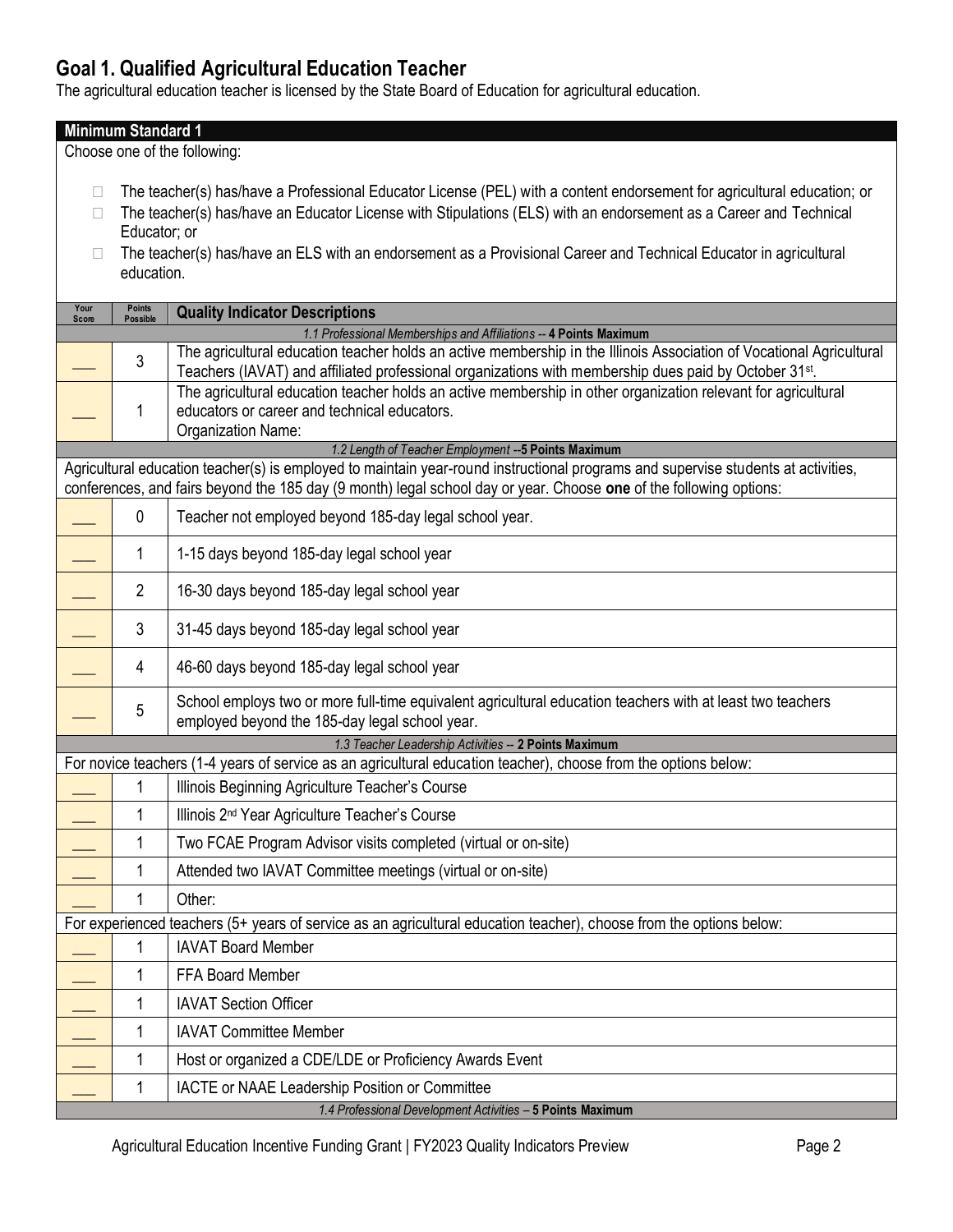List up to three professional development activities completed by the teacher in the past calendar year. If teacher has earned an industry-recognized credential that is taught and utilized in the program's curriculum (i.e. OSHA 10, Pesticide Applicator, etc.), please list that credential in the space provided.

| 1              | PD Activity #1:                                                                                                                                                              |
|----------------|------------------------------------------------------------------------------------------------------------------------------------------------------------------------------|
| 1              | PD Activity #2:                                                                                                                                                              |
|                | PD Activity #3:                                                                                                                                                              |
| $\overline{2}$ | Industry-Recognized Credential:                                                                                                                                              |
|                | 1.5 Continuing Education Activities - 3 Points Maximum                                                                                                                       |
|                | If the agricultural education teacher(s) has completed or is currently pursuing an advanced degree, choose the option that best fits.                                        |
| $\overline{2}$ | Teacher has already received an advanced degree in agriculture, agricultural education, or education-related field.                                                          |
|                | Teacher is currently enrolled in a postsecondary credit-earning course (not to include Beginning or 2 <sup>nd</sup> -Year<br>Agriculture Teachers Course). Specify:          |
|                | 1.6 College-Level Teaching - 2 Points Maximum                                                                                                                                |
| 1              | Teacher is currently offering dual credit courses as a part of the agricultural education program.<br><b>Specify Courses:</b>                                                |
|                | Teacher is currently offering advanced placement as a part of the agricultural education program.<br><b>Specify Courses:</b>                                                 |
|                | 1.7 Mentoring Future Agricultural Education Teachers - 7 Points Maximum                                                                                                      |
| 5              | Served as cooperating teacher for a student teaching experience in the last calendar year                                                                                    |
| $\overline{2}$ | Served as mentor for state-sponsored mentorship program                                                                                                                      |
| $\overline{2}$ | Hosted preservice teacher for early field experience or preservice observation                                                                                               |
| $\overline{2}$ | Hosted a Growing Agricultural Science Teacher (GAST) Grant Intern                                                                                                            |
|                | TOTAL POINTS for Goal 1. Qualified Agricultural Education Teacher - 28 Points Maximum                                                                                        |
| 28             | Sum all points accumulated under Goal 1 and record total in far-left cell. Total sum of all points from Goal 1 cannot<br>exceed 30% of the total points in this application. |

# **Goal 2. Student Support Services**

Support services are available to all students in agricultural education programs.

|                                                      | <b>Minimum Standard 2</b>        |                                                                                                                                 |  |
|------------------------------------------------------|----------------------------------|---------------------------------------------------------------------------------------------------------------------------------|--|
|                                                      |                                  | On an at least an annual basis, the agricultural education teacher shall:                                                       |  |
|                                                      |                                  |                                                                                                                                 |  |
| $\Box$                                               |                                  | meet with each student enrolled in the agricultural education program to provide advice and counseling relative to the          |  |
|                                                      |                                  | student's career objectives.                                                                                                    |  |
|                                                      |                                  | meet with the school's guidance counselor to review information on the <b>Illinois Agricultural Education website regarding</b> |  |
|                                                      |                                  | career opportunities, scholarships, course offerings and other pertinent information that will assist students in meeting       |  |
|                                                      |                                  | postsecondary and career objectives.                                                                                            |  |
|                                                      |                                  |                                                                                                                                 |  |
| Your<br><b>Score</b>                                 | <b>Points</b><br><b>Possible</b> | <b>Quality Indicator Descriptions</b>                                                                                           |  |
| 2.1 Student Information Management - 2 Point Maximum |                                  |                                                                                                                                 |  |
|                                                      |                                  | The teacher maintains a current personal portfolio or documented career plan for each student enrolled in the                   |  |
|                                                      | 1                                | program. The file includes career goals, planned sequence of courses, possible SAE programs, FFA goals, and                     |  |
|                                                      |                                  | other pertinent information.                                                                                                    |  |
|                                                      |                                  | The school district shall ensure that students with disabilities enrolled in the agricultural education program are             |  |
|                                                      |                                  | provided with any reasonable accommodation as documented in their Individualized Education Program or                           |  |
|                                                      |                                  | Section 504 Plan to ensure equitable access to the program.                                                                     |  |
|                                                      |                                  | 2.2 Student Career Experiences - 4 Points Maximum                                                                               |  |
|                                                      |                                  | All agricultural program concentrators, who are seniors, have participated in one of the following career experiences:          |  |
|                                                      |                                  |                                                                                                                                 |  |
|                                                      |                                  |                                                                                                                                 |  |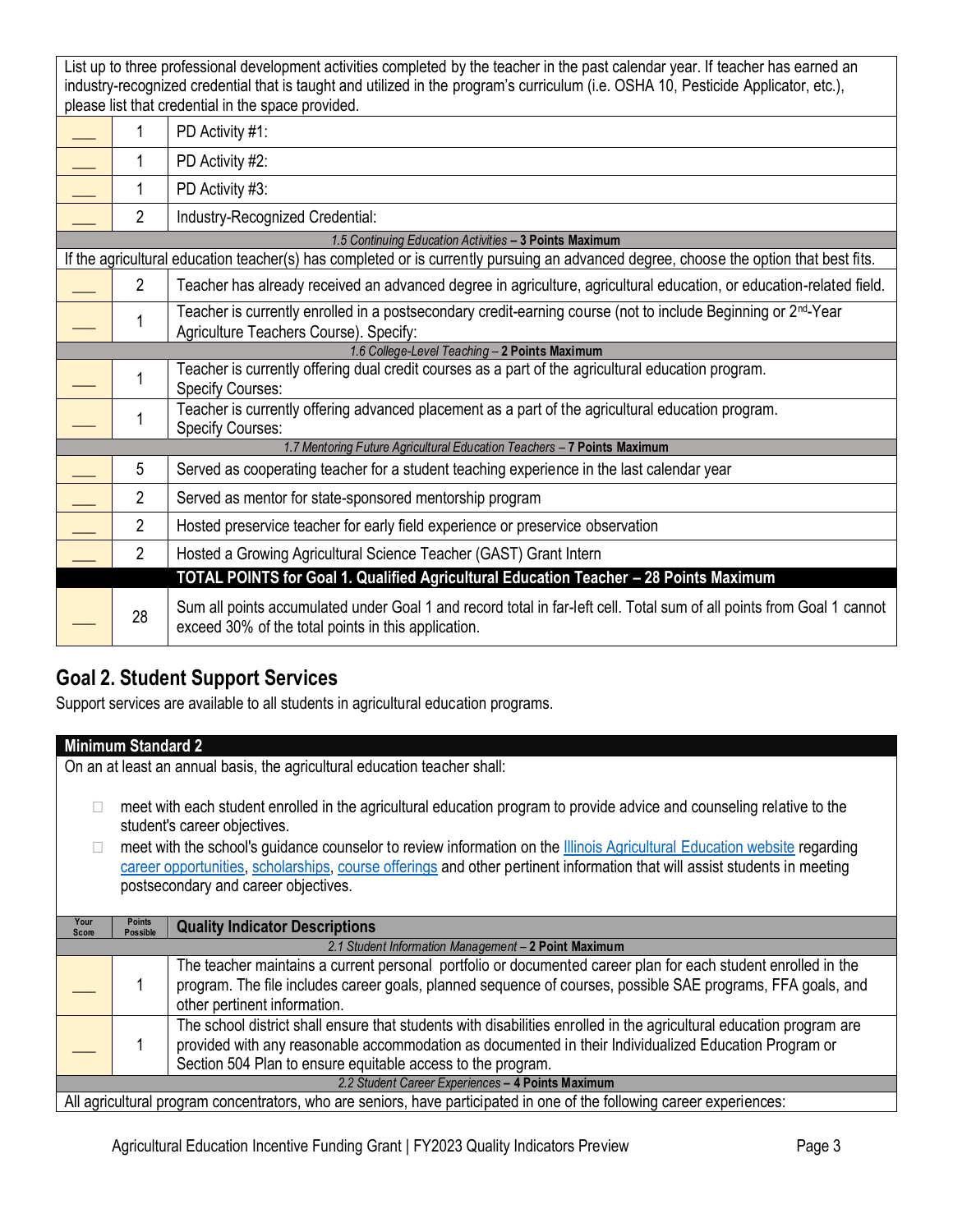| $\overline{2}$ | Seniors enrolled in the program have completed a college visit.                                                                                                                                                                                                                                                                                                                                                                                                                    |
|----------------|------------------------------------------------------------------------------------------------------------------------------------------------------------------------------------------------------------------------------------------------------------------------------------------------------------------------------------------------------------------------------------------------------------------------------------------------------------------------------------|
| $\overline{2}$ | Seniors enrolled in the program have completed a job shadowing experience.                                                                                                                                                                                                                                                                                                                                                                                                         |
| $\overline{2}$ | Seniors enrolled in the program have participated in a college and/or career speaker presentation.                                                                                                                                                                                                                                                                                                                                                                                 |
|                | 2.3 Recruitment Activities - 1 Point Maximum                                                                                                                                                                                                                                                                                                                                                                                                                                       |
| 1              | Recruitment activities are conducted on an annual basis to attract students into the local agriculture program.<br>Specify Activity:                                                                                                                                                                                                                                                                                                                                               |
|                | 2.4 Career Exposure Activities - 3 Points Maximum                                                                                                                                                                                                                                                                                                                                                                                                                                  |
|                | If high school students within the agricultural education program participated in activities designed to expose students to<br>agricultural careers, choose the activities completed from the list provided below. This section allows a maximum of three points, but<br>all activities should be selected for data collection. If other career exposure activities (not including State or National FFA Career<br>Shows) were conducted, please specify those in the space below. |
| 1              | Farm Progress Show                                                                                                                                                                                                                                                                                                                                                                                                                                                                 |
| 1              | Elite Conference                                                                                                                                                                                                                                                                                                                                                                                                                                                                   |
| 1              | College Open Houses                                                                                                                                                                                                                                                                                                                                                                                                                                                                |
| 1              | Women Changing the Face of Agriculture                                                                                                                                                                                                                                                                                                                                                                                                                                             |
| 1              | Other. Please Specify:                                                                                                                                                                                                                                                                                                                                                                                                                                                             |
|                | <b>TOTAL POINTS for Goal 2. Student Support Services</b>                                                                                                                                                                                                                                                                                                                                                                                                                           |
| 10             | Sum all points accumulated under Goal 2 and record total in far-left cell. Total sum of all points from Goal 2 cannot<br>exceed 10% of the total points in this application.                                                                                                                                                                                                                                                                                                       |

# **Goal 3. Instructional Programs**

The instructional programs in AFNR are competency-based and include skills, knowledge and attitudes required for gainful employment in the occupations identified in the career pathways and are sequentially structured.

| <b>Minimum Standard 3</b>                                                                                                                                                                                                                                                                                  |  |  |  |
|------------------------------------------------------------------------------------------------------------------------------------------------------------------------------------------------------------------------------------------------------------------------------------------------------------|--|--|--|
| The following items are minimum standards for Goal 3. Instruction Programs:                                                                                                                                                                                                                                |  |  |  |
| The program shall offer a balance of classroom, laboratory, field-based and industry-based experiences in AFNR.<br>Written lesson plans for all courses shall contain clearly stated goals, objectives, activities and experiences that relate to<br>the school's School Improvement Plan                  |  |  |  |
| Your<br><b>Points</b><br><b>Quality Indicator Descriptions</b><br><b>Possible</b><br>Score                                                                                                                                                                                                                 |  |  |  |
| 3.1 AFNR Coursework and Graduation Requirements - 8 Points Maximum                                                                                                                                                                                                                                         |  |  |  |
| At least one course within the AFNR program receives academic credit and the credit applies toward fulfilling high school graduation<br>requirements in one or more of the areas below. While only six points are available on this section, please check all that apply for<br>statewide data collection. |  |  |  |
| $\overline{2}$<br><b>Consumer Education</b>                                                                                                                                                                                                                                                                |  |  |  |
| 2<br>Language Arts                                                                                                                                                                                                                                                                                         |  |  |  |
| $\overline{2}$<br>Math                                                                                                                                                                                                                                                                                     |  |  |  |
| $\overline{2}$<br>Science                                                                                                                                                                                                                                                                                  |  |  |  |
| 2<br>Social Science                                                                                                                                                                                                                                                                                        |  |  |  |
| $\overline{2}$<br>Other. Please Specify:                                                                                                                                                                                                                                                                   |  |  |  |
| 3.2 Courses Offered Separately - 1 Point Maximum                                                                                                                                                                                                                                                           |  |  |  |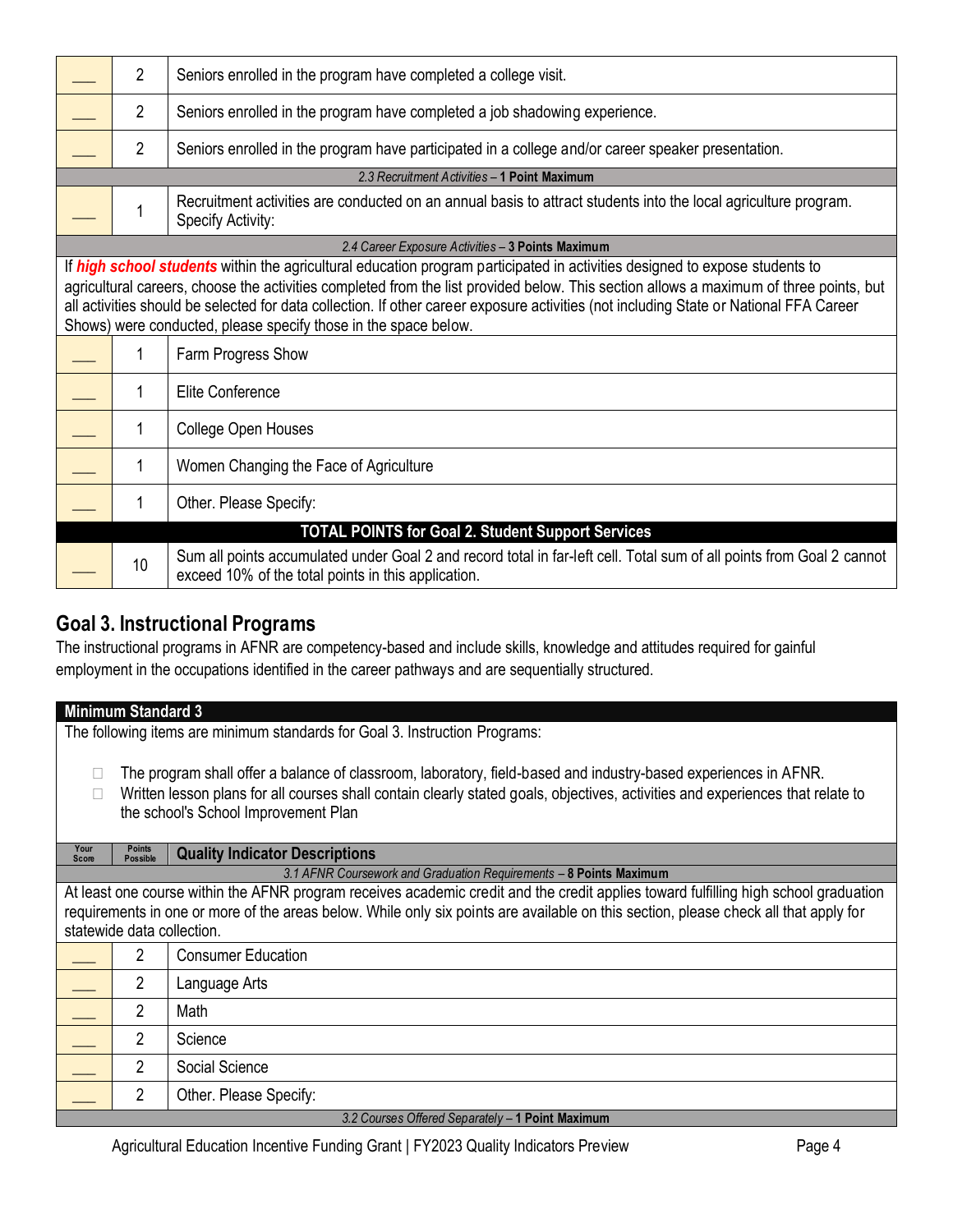| At least one student within the agricultural education program receives academic credit for an ISBE approved AFNR course outside<br>of the normal teaching load of the agricultural education teacher(s). |                                                                                                                                                             |                                                                                                                                                                                                                                    |  |   |                                      |
|-----------------------------------------------------------------------------------------------------------------------------------------------------------------------------------------------------------|-------------------------------------------------------------------------------------------------------------------------------------------------------------|------------------------------------------------------------------------------------------------------------------------------------------------------------------------------------------------------------------------------------|--|---|--------------------------------------|
|                                                                                                                                                                                                           | 1                                                                                                                                                           | Student(s) have completed an AFNR Independent Study course.                                                                                                                                                                        |  |   |                                      |
|                                                                                                                                                                                                           | 1                                                                                                                                                           | Other. Please Specify:                                                                                                                                                                                                             |  |   |                                      |
|                                                                                                                                                                                                           |                                                                                                                                                             | 3.3 Curriculum Aligned to Learning Standards - 5 Point Maximum                                                                                                                                                                     |  |   |                                      |
|                                                                                                                                                                                                           |                                                                                                                                                             | Curricular resources utilized in the Agricultural Education program align to one or more of the Illinois Learning Standards as adopted                                                                                             |  |   |                                      |
|                                                                                                                                                                                                           |                                                                                                                                                             | by the Illinois State Board of Education and/or National AFNR Learning Standards as published by the National Council for                                                                                                          |  |   |                                      |
|                                                                                                                                                                                                           |                                                                                                                                                             | Agricultural Education. From the list below, select all Learning Standards incorporated.<br>English Language Arts                                                                                                                  |  |   |                                      |
|                                                                                                                                                                                                           | 1                                                                                                                                                           | Math                                                                                                                                                                                                                               |  |   |                                      |
|                                                                                                                                                                                                           | 1                                                                                                                                                           | Science                                                                                                                                                                                                                            |  |   |                                      |
|                                                                                                                                                                                                           | 1                                                                                                                                                           | <b>Social Emotional</b>                                                                                                                                                                                                            |  |   |                                      |
|                                                                                                                                                                                                           | 1                                                                                                                                                           | <b>Social Students</b>                                                                                                                                                                                                             |  |   |                                      |
|                                                                                                                                                                                                           | $\overline{2}$                                                                                                                                              | <b>National AFNR Standards</b>                                                                                                                                                                                                     |  |   |                                      |
|                                                                                                                                                                                                           |                                                                                                                                                             | 3.4 Credit Transfer Opportunities - 1 Point Maximum                                                                                                                                                                                |  |   |                                      |
|                                                                                                                                                                                                           |                                                                                                                                                             | The instructional program is articulated with respective post-secondary agricultural programs, and it is                                                                                                                           |  |   |                                      |
|                                                                                                                                                                                                           | 1                                                                                                                                                           | documented through a written program-specific articulation agreement.                                                                                                                                                              |  |   |                                      |
|                                                                                                                                                                                                           | 1                                                                                                                                                           | Specify:<br>At least one dual credit agriculture course is offered in the current year. Specify:                                                                                                                                   |  |   |                                      |
|                                                                                                                                                                                                           |                                                                                                                                                             | 3.5 Technology-based Instruction - 1 Point Maximum                                                                                                                                                                                 |  |   |                                      |
|                                                                                                                                                                                                           |                                                                                                                                                             | The program has acquired new technology to be used by <i>high school students</i> within the curriculum during the                                                                                                                 |  |   |                                      |
|                                                                                                                                                                                                           | 1                                                                                                                                                           | current school year. Specify technology and course(s):                                                                                                                                                                             |  |   |                                      |
|                                                                                                                                                                                                           |                                                                                                                                                             | 3.6 Career Recruitment and Development Activities - 7 Points Maximum                                                                                                                                                               |  |   |                                      |
|                                                                                                                                                                                                           |                                                                                                                                                             | If high school students participated in Career Development Events above the chapter level, select those respective events from                                                                                                     |  |   |                                      |
|                                                                                                                                                                                                           |                                                                                                                                                             | the list below. Please select all events that your school or chapter participated in. Note that for scoring purposes a maximum of<br>seven points is available from this section with each event counting as one individual point. |  |   |                                      |
|                                                                                                                                                                                                           | 1                                                                                                                                                           | Agricultural Business Management                                                                                                                                                                                                   |  | 1 | Food Science                         |
|                                                                                                                                                                                                           | 1                                                                                                                                                           | <b>Agricultural Communications</b>                                                                                                                                                                                                 |  | 1 | Forestry                             |
|                                                                                                                                                                                                           | 1                                                                                                                                                           | <b>Agricultural Education</b>                                                                                                                                                                                                      |  | 1 | Horse Judging                        |
|                                                                                                                                                                                                           | 1                                                                                                                                                           | <b>Agricultural Mechanics</b>                                                                                                                                                                                                      |  | 1 | Horticulture                         |
|                                                                                                                                                                                                           | 1                                                                                                                                                           | <b>Agricultural Sales</b>                                                                                                                                                                                                          |  | 1 | Marketing Plan                       |
|                                                                                                                                                                                                           | 1                                                                                                                                                           | Agriscience Fair                                                                                                                                                                                                                   |  | 1 | Land Use                             |
|                                                                                                                                                                                                           | 1                                                                                                                                                           | Agronomy                                                                                                                                                                                                                           |  | 1 | Livestock Evaluation                 |
|                                                                                                                                                                                                           | 1                                                                                                                                                           | <b>Creed Speaking</b>                                                                                                                                                                                                              |  | 1 | Meat Evaluation and Technology       |
|                                                                                                                                                                                                           | 1                                                                                                                                                           | Dairy Cattle Evaluation                                                                                                                                                                                                            |  | 1 | Nursery Landscape                    |
|                                                                                                                                                                                                           | 1                                                                                                                                                           | Dairy Cattle Handlers                                                                                                                                                                                                              |  | 1 | Poultry                              |
|                                                                                                                                                                                                           | 1                                                                                                                                                           | Dairy Products                                                                                                                                                                                                                     |  | 1 | <b>Quiz Bowl</b>                     |
|                                                                                                                                                                                                           | 1                                                                                                                                                           | Envirothon                                                                                                                                                                                                                         |  | 1 | <b>Veterinary Science</b>            |
|                                                                                                                                                                                                           | 1                                                                                                                                                           | Floriculture                                                                                                                                                                                                                       |  |   | This space left intentionally blank. |
|                                                                                                                                                                                                           |                                                                                                                                                             | 3.7 International Experiences in Agriculture - 4 Point Maximum                                                                                                                                                                     |  |   |                                      |
|                                                                                                                                                                                                           | 4                                                                                                                                                           | Teacher participated in an international institute with relevant agricultural experience outside the country.                                                                                                                      |  |   |                                      |
|                                                                                                                                                                                                           |                                                                                                                                                             | Specify:                                                                                                                                                                                                                           |  |   |                                      |
|                                                                                                                                                                                                           | 3.8 Annual Program Report - 3 Points Maximum<br>The agriculture teacher(s) present the written Annual Program Report at a local board of education meeting. |                                                                                                                                                                                                                                    |  |   |                                      |
|                                                                                                                                                                                                           | 3                                                                                                                                                           |                                                                                                                                                                                                                                    |  |   |                                      |
|                                                                                                                                                                                                           | 3.9 Industry Recognized Credentials - 3 Points Maximum                                                                                                      |                                                                                                                                                                                                                                    |  |   |                                      |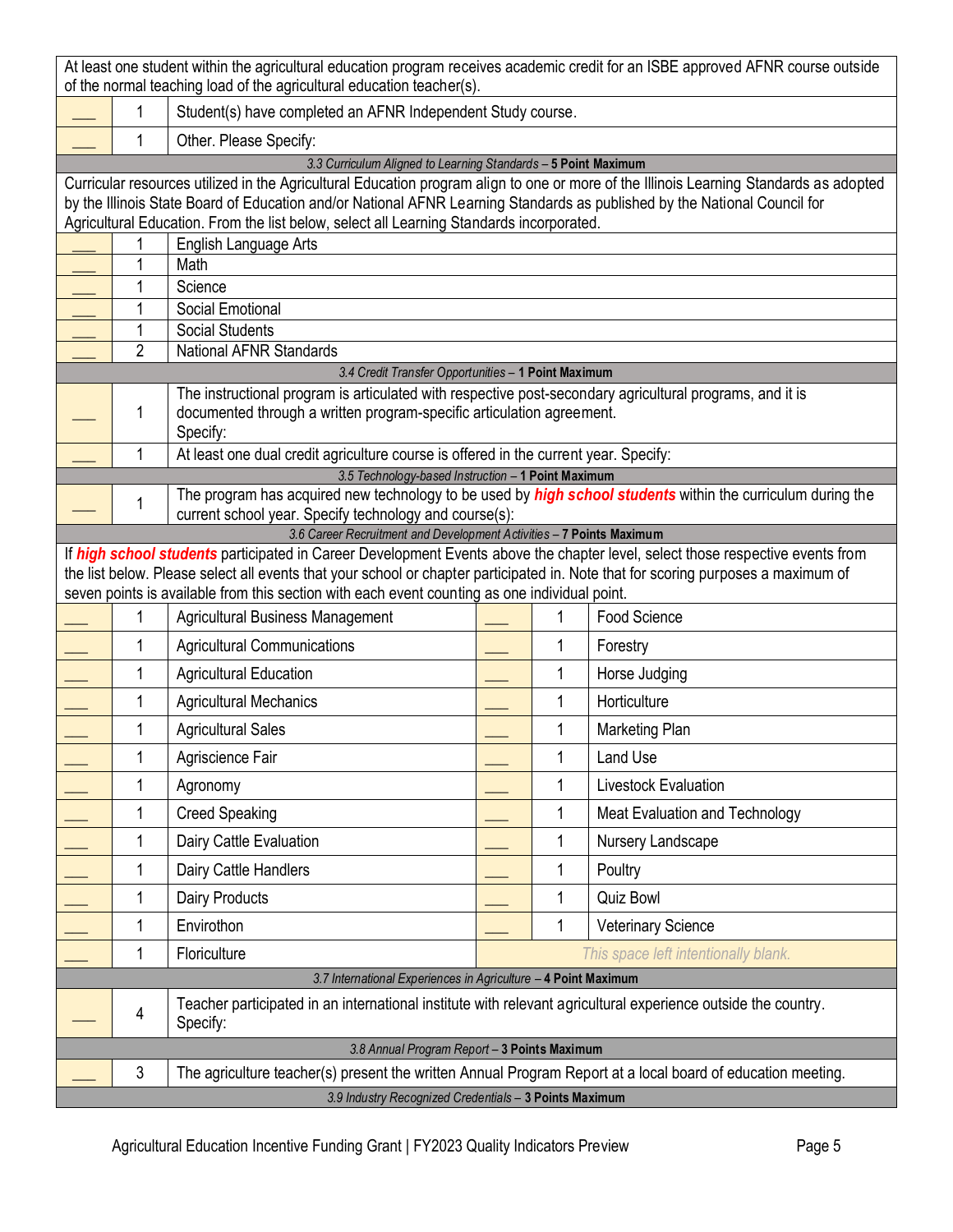|                                                 |    | Students earn credentials as part of enrollment in or completion of agricultural education courses.<br>Specify:                                                              |  |
|-------------------------------------------------|----|------------------------------------------------------------------------------------------------------------------------------------------------------------------------------|--|
| TOTAL POINTS for Goal 3. Instructional Programs |    |                                                                                                                                                                              |  |
|                                                 | 33 | Sum all points accumulated under Goal 3 and record total in far-left cell. Total sum of all points from Goal 3 cannot<br>exceed 25% of the total points in this application. |  |

# **Goal 4. Supervised Agricultural Experience (SAE) Programs**

Each agricultural education teacher incorporates an ongoing Supervised Agricultural Experience (SAE) program as part of the instructional program. SAE experiences are incorporated into agricultural education courses or awarded as a separate SAE Workplace Experience course for credit.

### **Minimum Standard 4**

Each program includes a Supervised Agricultural Experience (SAE) program that requires students to apply lessons from classroom and laboratory instruction to activities in projects beyond the classroom, as evident by:

□ At least 50% of students enrolled in agricultural education participate in a Foundational or Immersion SAE Program.

| Your<br>Score | <b>Points</b><br><b>Possible</b>                                                                                                                                                                                                                    | <b>Quality Indicator Descriptions</b>                                                                                                                                                                                                                                                     |  |  |  |
|---------------|-----------------------------------------------------------------------------------------------------------------------------------------------------------------------------------------------------------------------------------------------------|-------------------------------------------------------------------------------------------------------------------------------------------------------------------------------------------------------------------------------------------------------------------------------------------|--|--|--|
|               | 4.1 Instruction on Supervised Agricultural Experience Programs - 7 Points Maximum                                                                                                                                                                   |                                                                                                                                                                                                                                                                                           |  |  |  |
|               | If instruction on conducting SAEs and maintaining records is an integral component of instruction for all students as verified in<br>written plans, please select the provisions from the list below that are applicable to your school or program. |                                                                                                                                                                                                                                                                                           |  |  |  |
|               | $\overline{2}$                                                                                                                                                                                                                                      | SAEs are incorporated into the related agricultural education course grade.                                                                                                                                                                                                               |  |  |  |
|               | $\overline{2}$                                                                                                                                                                                                                                      | SAEs are awarded as a separate course for credit (i.e. .25, .5, or 1 unit of credit) with a grade given that appears<br>on the student report card. Cooperative Education courses, Work-based Learning Experience courses, and related<br>local courses would qualify for this provision. |  |  |  |
|               | 3                                                                                                                                                                                                                                                   | All students have an up-to-date program of study file or plan that includes updated plans for Supervised<br>Agricultural Experiences as well as alternative project ideas.                                                                                                                |  |  |  |
|               |                                                                                                                                                                                                                                                     | 4.2 Student Participation - 11 Points Maximum                                                                                                                                                                                                                                             |  |  |  |
|               |                                                                                                                                                                                                                                                     | If student participation in Supervised Agricultural Experiences exceeds the minimum standard, indicate level of participation below.                                                                                                                                                      |  |  |  |
|               | 3                                                                                                                                                                                                                                                   | 51-75% of students enrolled participated in a Foundational SAE Program; OR                                                                                                                                                                                                                |  |  |  |
|               | 5                                                                                                                                                                                                                                                   | 76-100% of students enrolled participated in a Foundational SAE Program.                                                                                                                                                                                                                  |  |  |  |
|               | 4                                                                                                                                                                                                                                                   | 15-30% of students enrolled participated in an Immersion SAE Program; OR                                                                                                                                                                                                                  |  |  |  |
|               | 6                                                                                                                                                                                                                                                   | 31-100% of students enrolled participated in an Immersion SAE Program.                                                                                                                                                                                                                    |  |  |  |
|               |                                                                                                                                                                                                                                                     | 4.3 Teacher Supervision of SAE Programs - 3 Points Maximum                                                                                                                                                                                                                                |  |  |  |
|               |                                                                                                                                                                                                                                                     | If teacher(s) conduct visits and/or actively supervise student SAE programs with written documentation, indicate level below.                                                                                                                                                             |  |  |  |
|               | 1                                                                                                                                                                                                                                                   | 10-45% of agricultural education students are actively supervised.                                                                                                                                                                                                                        |  |  |  |
|               | $\overline{2}$                                                                                                                                                                                                                                      | 46-75% of agricultural education students are actively supervised.                                                                                                                                                                                                                        |  |  |  |
|               | 3                                                                                                                                                                                                                                                   | 76-100% of agricultural education students are actively supervised.                                                                                                                                                                                                                       |  |  |  |
|               |                                                                                                                                                                                                                                                     | 4.4 Proficiency Award Participation above the Chapter Level - 4 Points Maximum                                                                                                                                                                                                            |  |  |  |
|               | 1                                                                                                                                                                                                                                                   | 1-5 students participated at the Section level; OR                                                                                                                                                                                                                                        |  |  |  |
|               | $\overline{2}$                                                                                                                                                                                                                                      | 6+ students participated at the Section level.                                                                                                                                                                                                                                            |  |  |  |
|               | 1                                                                                                                                                                                                                                                   | Student(s) participated at the District level.                                                                                                                                                                                                                                            |  |  |  |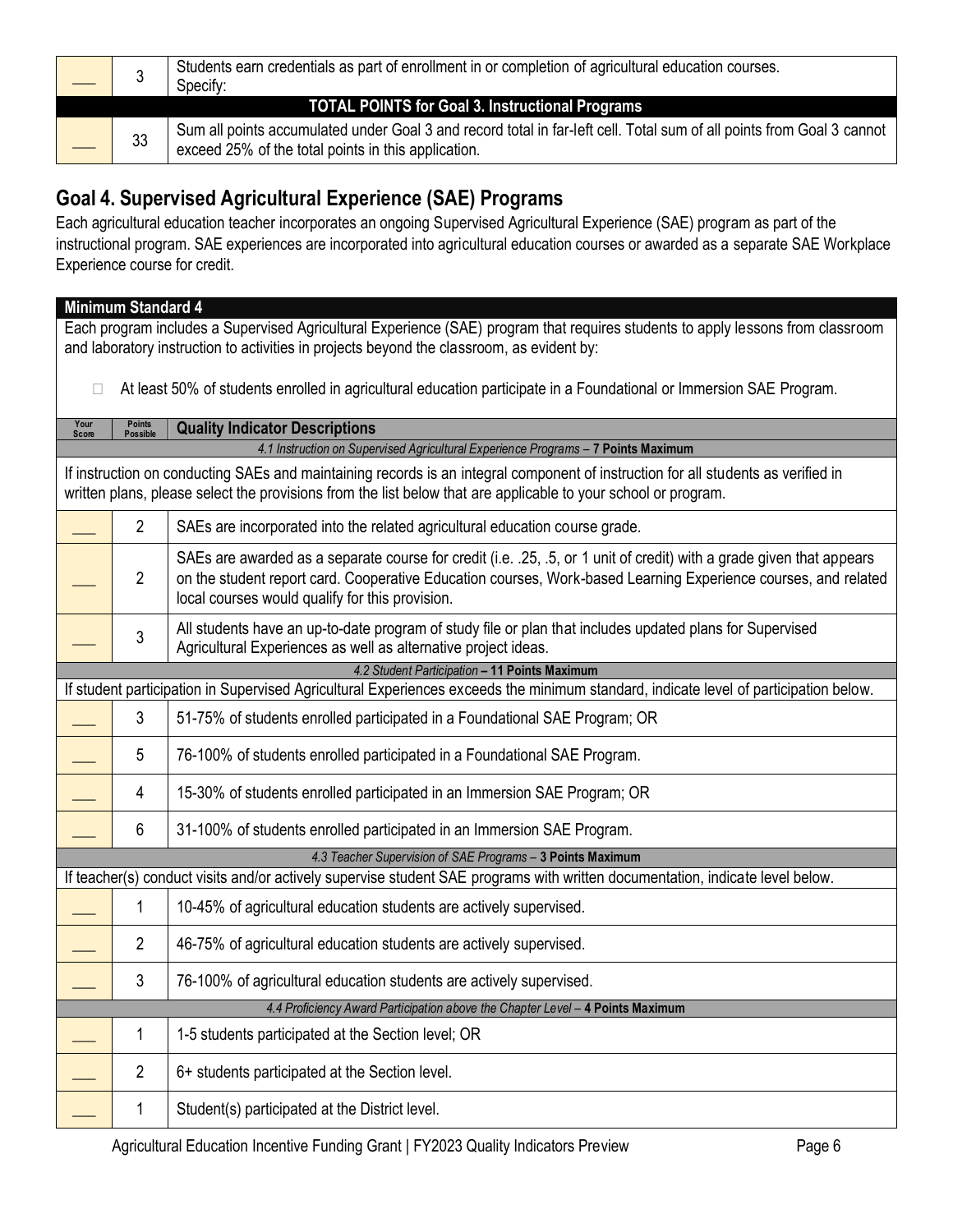| 1  | Student(s) participated at the State level.                                                                                                                                                                                                                                                                                                                                          |
|----|--------------------------------------------------------------------------------------------------------------------------------------------------------------------------------------------------------------------------------------------------------------------------------------------------------------------------------------------------------------------------------------|
|    | Student(s) participated at the National level.                                                                                                                                                                                                                                                                                                                                       |
|    | 4.5 Section Agricultural Education Fair - 1 Point Maximum                                                                                                                                                                                                                                                                                                                            |
|    | If agricultural education students participated at the Section Agricultural Education Fair--sponsored by the Illinois Department of<br>Agriculture, sanctioned by ISBE, and coordinated by the respective Section IAVAT—and the teacher(s) supervised students while<br>cooperating in the conducting of the Section Fair, please indicate the level of student participation below. |
| 0  | 1 or 2 students exhibited SAE programs in the Section Agricultural Education Fair.                                                                                                                                                                                                                                                                                                   |
|    | 3 or more students exhibited SAE programs in the Section Agricultural Education Fair.                                                                                                                                                                                                                                                                                                |
|    | 4.6 Achievement of Degrees in the FFA Organization - 8 Points Maximum                                                                                                                                                                                                                                                                                                                |
| 4  | One or more student(s) earned the State FFA Degree                                                                                                                                                                                                                                                                                                                                   |
| 4  | One or more student(s) earned the American FFA Degree                                                                                                                                                                                                                                                                                                                                |
|    | <b>TOTAL POINTS for Goal 4. Supervised Agricultural Experience Programs</b>                                                                                                                                                                                                                                                                                                          |
| 34 | Sum all points accumulated under Goal 4 and record total in far-left cell. Total sum of all points from Goal 4 cannot<br>exceed 25% of the total points in this application.                                                                                                                                                                                                         |

# **Goal 5. Agricultural Student Organizations**

The National FFA Organization is an integral part of the instructional program in Agriculture, Food, and Natural Resources education.

#### **Minimum Standard 5**

The program shall incorporate into the curriculum opportunities to develop leadership skills through local, state and national FFA chapters in the agricultural education program. These opportunities are made evident through:

- □ An annually completed Program of Activities (POA) is kept on file
- $\Box$  A Chapter Strategic Plan submitted to the Illinois FFA Center by November 30<sup>th</sup>
- $\Box$  Chapter Membership is submitted to the Illinois FFA Center by October 1<sup>st</sup>. Membership dues payment and administrator approval must be submitted to the Illinois FFA Center or payment must be mailed to the Illinois FFA Center, postmarked no later than November 1<sup>st</sup>.

| Your<br><b>Score</b> | <b>Points</b><br><b>Possible</b>                      | <b>Quality Indicator Descriptions</b>                                                                                          |  |  |  |
|----------------------|-------------------------------------------------------|--------------------------------------------------------------------------------------------------------------------------------|--|--|--|
|                      | 5.1 National Chapter Award Program - 6 Points Maximum |                                                                                                                                |  |  |  |
|                      | $\overline{2}$                                        | Form I of the National Chapter Award Program has been submitted to the Illinois FFA Center by midnight of April                |  |  |  |
|                      |                                                       | 15th for participation in the State Competition; OR                                                                            |  |  |  |
|                      |                                                       | Form I and II of the National Chapter Award Program has been submitted to the Illinois FFA Center by midnight of               |  |  |  |
|                      | 6                                                     | April 15 <sup>th</sup> for participation in the State Competition.                                                             |  |  |  |
|                      |                                                       | 5.2 Chapter Coordination Activities - 5 Points Maximum                                                                         |  |  |  |
|                      |                                                       | From the list below, select those activities conducted by the students and teacher to coordinate and manage chapter functions. |  |  |  |
|                      | 1                                                     | The FFA Chapter constitution and/or bylaws are up-to-date, reviewed annually, and kept on file.                                |  |  |  |
|                      |                                                       |                                                                                                                                |  |  |  |
|                      |                                                       | The FFA Chapter conducts and documents 12 regularly scheduled chapter meetings per year.                                       |  |  |  |
|                      |                                                       |                                                                                                                                |  |  |  |
|                      |                                                       | The FFA Chapter plans and conducts an annual membership recognition banquet program.                                           |  |  |  |
|                      |                                                       |                                                                                                                                |  |  |  |
|                      | $\overline{2}$                                        | Chapter membership meets or exceeds the total number of unduplicated agricultural education enrollment.                        |  |  |  |
|                      |                                                       |                                                                                                                                |  |  |  |
|                      |                                                       | 5.3 State and National FFA Conventions - 5 Points Maximum                                                                      |  |  |  |
|                      | 3                                                     | <b>High school students</b> actively participated in the most recent State FFA Convention.                                     |  |  |  |
|                      |                                                       |                                                                                                                                |  |  |  |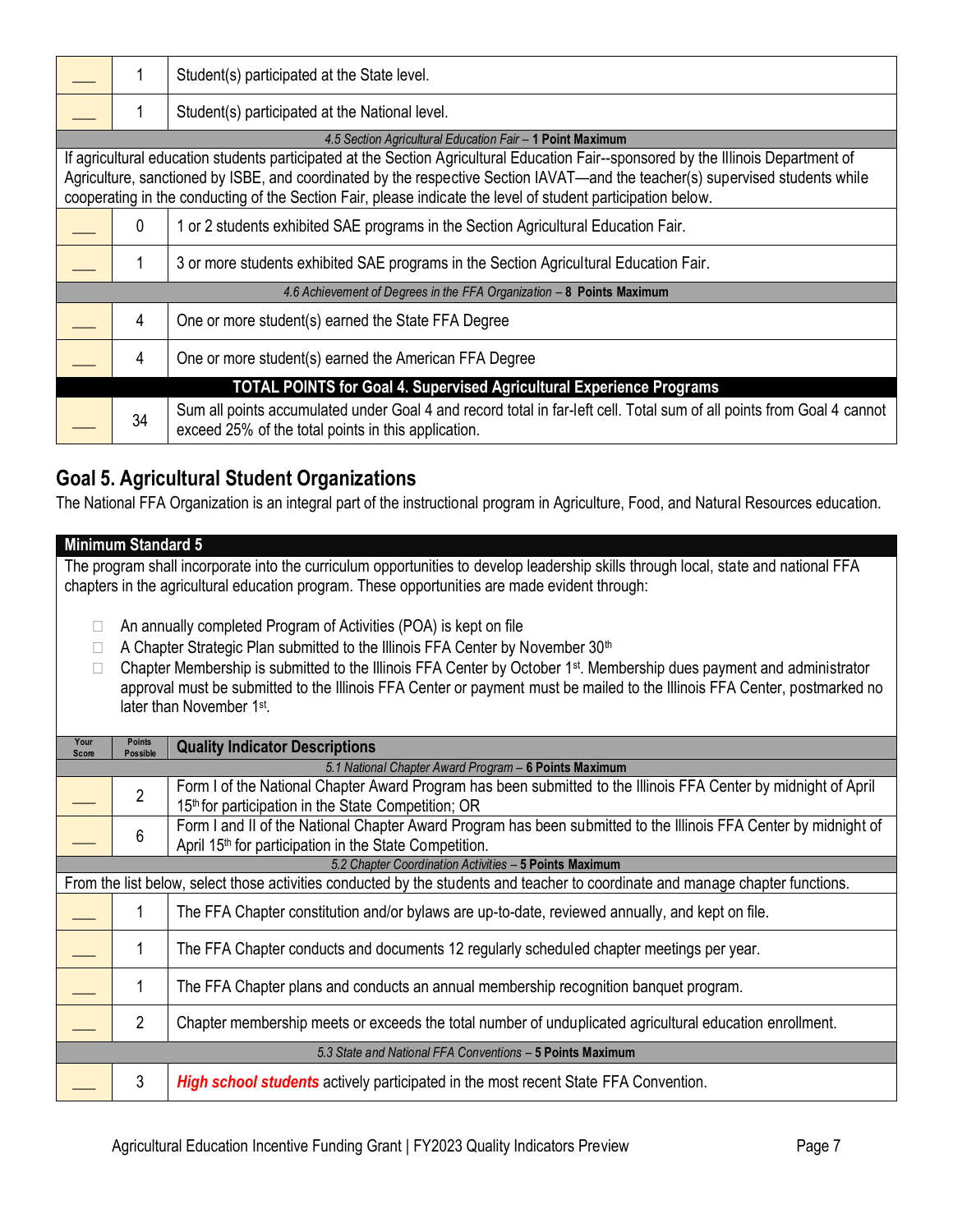| 1                                                                | <b>High school students</b> actively participated in the most recent National FFA Convention.                                                                                  |  |  |  |
|------------------------------------------------------------------|--------------------------------------------------------------------------------------------------------------------------------------------------------------------------------|--|--|--|
| 1                                                                | An administrator, counselor, or board member from your school attended the most recent State or National FFA<br>Convention in the previous year. Specify Individual Attending: |  |  |  |
|                                                                  | 5.4 Leadership Development Events - 3 Points Maximum                                                                                                                           |  |  |  |
|                                                                  | If high school students participated in Leadership Development Events (LDEs) above the chapter level, select those respective                                                  |  |  |  |
|                                                                  | events from the list below. Please select all events that your school or chapter participated in. Note that for scoring purposes a                                             |  |  |  |
|                                                                  | maximum of two points is available from this section with each event counting as one individual point.                                                                         |  |  |  |
| 1                                                                | Agricultural Issues                                                                                                                                                            |  |  |  |
| 1                                                                | <b>Conduct of Chapter Meetings</b>                                                                                                                                             |  |  |  |
| 1                                                                | Job Interview                                                                                                                                                                  |  |  |  |
| 1                                                                | <b>Parliamentary Procedure</b>                                                                                                                                                 |  |  |  |
| 1                                                                | Public Speaking (other than Creed Speaking listed in Goal 3)                                                                                                                   |  |  |  |
| 5.5 State and National Leadership Conferences - 3 Points Maximum |                                                                                                                                                                                |  |  |  |
| 1                                                                | <b>Ground Zero Conference</b>                                                                                                                                                  |  |  |  |
| 1                                                                | FFA Leadership Camp                                                                                                                                                            |  |  |  |
| 1                                                                | Being United in Leadership Development (BUILD) Conference                                                                                                                      |  |  |  |
| 1                                                                | Washington Leadership Conference (WLC)                                                                                                                                         |  |  |  |
| 1                                                                | <b>Agricultural Legislative Day</b>                                                                                                                                            |  |  |  |
| 1                                                                | Section Teams Activities and Responsibilities (STAR) Conference                                                                                                                |  |  |  |
|                                                                  | 5.6 FFA Alumni Program - 2 Points Maximum                                                                                                                                      |  |  |  |
| $\overline{2}$                                                   | FFA Chapter is supported by an active Alumni affiliate. Affiliate is in good standing by May 1 <sup>st</sup> .                                                                 |  |  |  |
|                                                                  | <b>TOTAL POINTS for Goal 5. Agricultural Student Organizations</b>                                                                                                             |  |  |  |
| 24                                                               | Sum all points accumulated under Goal 5 and record total in far-left cell. Total sum of all points from Goal 5 cannot<br>exceed 25% of the total points in this application.   |  |  |  |

# **Goal 6. Facilities, Equipment, and Supplies**

Each school conducting an agricultural education program provides adequate and safe classroom facilities, learning laboratories, equipment storage, and supplies for effective operation of the program.

### **Minimum Standard 6**

**Your Score**

The facilities, equipment and supplies available to students shall enable them to have hands-on experiences that replicate up-todate, realistic situations similar to what is occurring in the AFNR careers for which training is provided. Facilities are suitable for the purposes described as made evident by:

- $\Box$  Suitable classroom space
- $\Box$  Safe laboratory working space
- $\Box$  Sufficient storage space for supplies, materials, consumables, etc.
- $\Box$  Appropriate equipment for the agricultural education courses offered

**Points Quality Indicator Descriptions** 

*6.1 Program Facilities –* **5 Points Possible**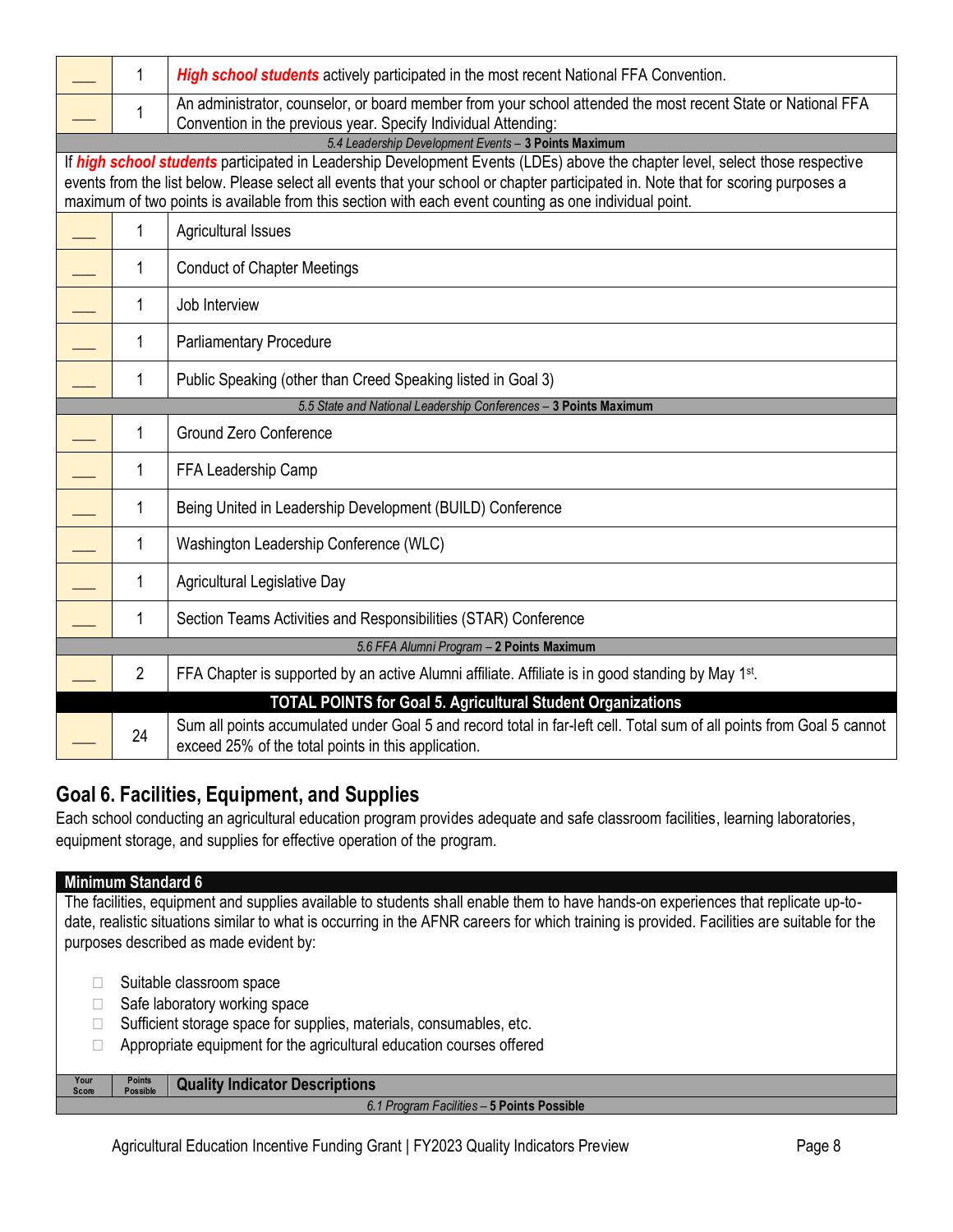|                                                                                                                                     | From the list below, select those aspects that apply to your school or program's classroom and laboratory facilities used for <i>high</i> |                                                                                                                       |  |  |
|-------------------------------------------------------------------------------------------------------------------------------------|-------------------------------------------------------------------------------------------------------------------------------------------|-----------------------------------------------------------------------------------------------------------------------|--|--|
| school instruction. Check all aspects that apply and were designed specifically for the identified instructional purpose. Note that |                                                                                                                                           |                                                                                                                       |  |  |
|                                                                                                                                     |                                                                                                                                           | while all aspects may be checked, a maximum of five points is allowed for this section.                               |  |  |
|                                                                                                                                     |                                                                                                                                           | Agricultural Education classroom space is at least 600 square feet in area size.                                      |  |  |
|                                                                                                                                     | 1                                                                                                                                         | Dedicated office space to be used by teacher(s) or student leaders                                                    |  |  |
|                                                                                                                                     |                                                                                                                                           | Dedicated storage space (room, closet, cabinetry, etc.) for supplies, materials, equipment, etc.                      |  |  |
|                                                                                                                                     | 1                                                                                                                                         | Large Animal                                                                                                          |  |  |
|                                                                                                                                     |                                                                                                                                           | <b>Mechanics</b>                                                                                                      |  |  |
|                                                                                                                                     | 1                                                                                                                                         | Greenhouse                                                                                                            |  |  |
|                                                                                                                                     |                                                                                                                                           | Aquaculture                                                                                                           |  |  |
|                                                                                                                                     | 1                                                                                                                                         | Landscape                                                                                                             |  |  |
|                                                                                                                                     |                                                                                                                                           | <b>Land Laboratory</b>                                                                                                |  |  |
|                                                                                                                                     |                                                                                                                                           | Agriscience                                                                                                           |  |  |
|                                                                                                                                     |                                                                                                                                           | Computers and/or Tablets (at least 10 devices)                                                                        |  |  |
|                                                                                                                                     | 1                                                                                                                                         | <b>Plant Nursery</b>                                                                                                  |  |  |
|                                                                                                                                     | 1                                                                                                                                         | Garden                                                                                                                |  |  |
|                                                                                                                                     |                                                                                                                                           | Veterinary Technology and/or Small Animal Care                                                                        |  |  |
|                                                                                                                                     | 1                                                                                                                                         | 1-to-1 School Technology Ratio                                                                                        |  |  |
|                                                                                                                                     | 1                                                                                                                                         | Food Science                                                                                                          |  |  |
|                                                                                                                                     | 1                                                                                                                                         | Other-Please Specify:                                                                                                 |  |  |
|                                                                                                                                     |                                                                                                                                           | 6.2 Inventory - 2 Points Maximum                                                                                      |  |  |
|                                                                                                                                     | $\overline{2}$                                                                                                                            | A current inventory of tools, equipment and other pertinent material is on file and accessible for program visitors.  |  |  |
|                                                                                                                                     |                                                                                                                                           | The inventory specifically identifies items purchased with agricultural education incentive funds.                    |  |  |
|                                                                                                                                     |                                                                                                                                           | 6.3 Financial Records - 2 Points Maximum                                                                              |  |  |
|                                                                                                                                     |                                                                                                                                           | A departmental budget is prepared by the agricultural teacher(s) and is submitted to administration for approval.     |  |  |
|                                                                                                                                     | $\overline{2}$                                                                                                                            | The budget request identifies needs for equipment, facilities, supplies, travel and other needs. The budget also      |  |  |
|                                                                                                                                     |                                                                                                                                           | notes any grant income outside of agricultural education incentive funds.                                             |  |  |
|                                                                                                                                     |                                                                                                                                           | TOTAL POINTS for Goal 6. Facilities, Equipment, and Supplies                                                          |  |  |
|                                                                                                                                     | 9                                                                                                                                         | Sum all points accumulated under Goal 6 and record total in far-left cell. Total sum of all points from Goal 6 cannot |  |  |
|                                                                                                                                     |                                                                                                                                           | exceed 15% of the total points in this application.                                                                   |  |  |

# **Goal 7. Agricultural Advisory Council**

The program is advised by a committee that is representative of all agricultural interests of the community.

#### **Minimum Standard 7**

The school shall establish an agricultural advisory committee whose membership shall consist of representatives of the agriculture industries operating in the community. The committee shall:

- $\Box$  Meet at least once a year to advise the school on the program being offered.
- □ Keep a list of advisory council members and meeting minutes on file at the local entity, school, or Area Career Center

| Your<br>Score                                                 | <b>Points</b><br><b>Possible</b>       | <b>Quality Indicator Descriptions</b>                                                                                                                                                                             |  |
|---------------------------------------------------------------|----------------------------------------|-------------------------------------------------------------------------------------------------------------------------------------------------------------------------------------------------------------------|--|
|                                                               | 7.1 Council Records - 9 Points Maximum |                                                                                                                                                                                                                   |  |
|                                                               | 9                                      | The agricultural advisory council minutes, which include programmatic review and recommendations and council<br>membership lists, were included in the previous fiscal year's final report for incentive funding. |  |
|                                                               | 7.2 Meetings - 2 Points Maximum        |                                                                                                                                                                                                                   |  |
|                                                               | 0                                      | Agricultural advisory council meets one time per year as verified by meeting minutes; OR                                                                                                                          |  |
|                                                               |                                        | Agricultural advisory council meets two or more times per year as verified by meeting minutes.                                                                                                                    |  |
| <b>TOTAL POINTS for Goal 7. Agricultural Advisory Council</b> |                                        |                                                                                                                                                                                                                   |  |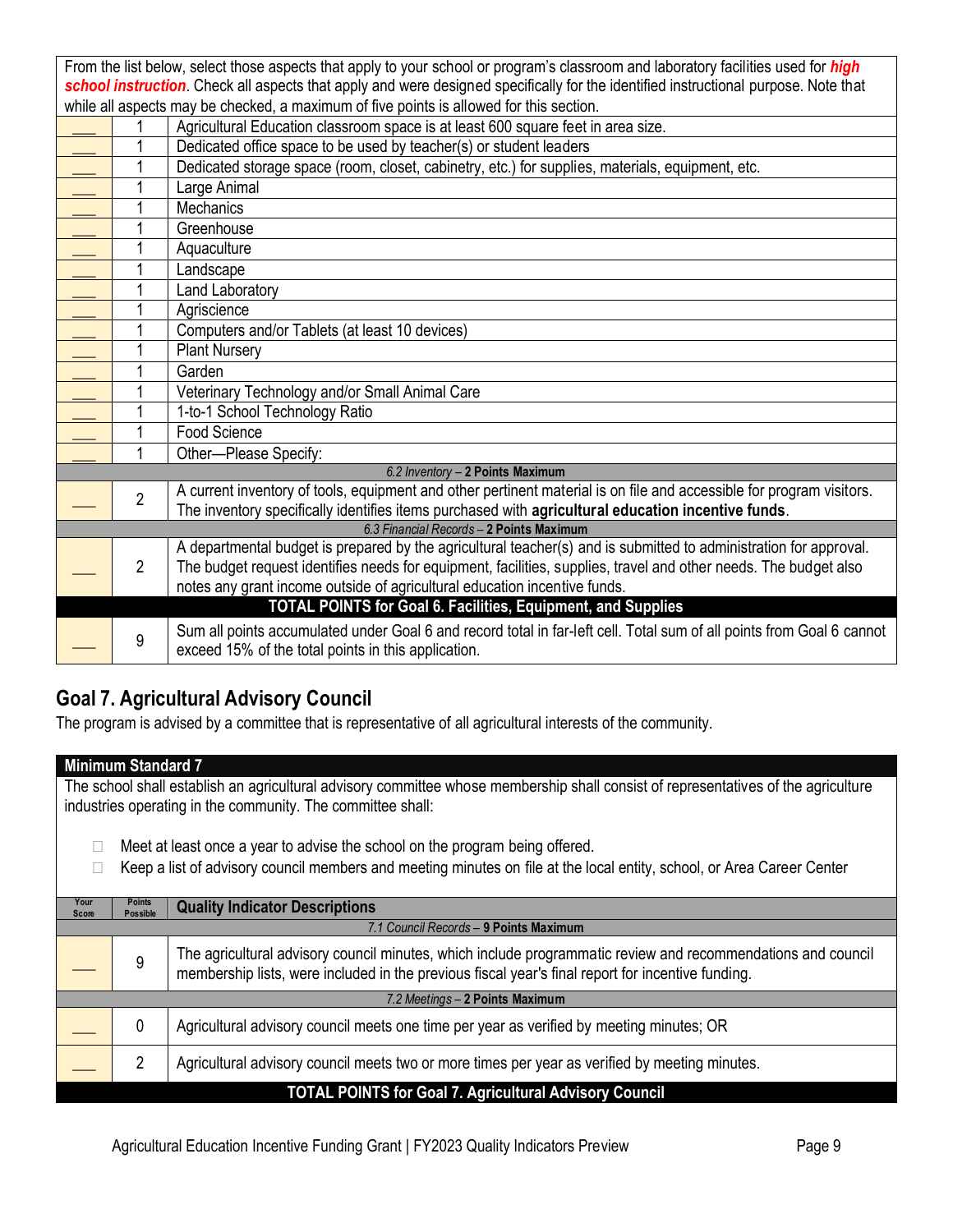1 Sum all points accumulated under Goal 7 and record total in far-left cell. Total sum of all points from Goal 7 cannot exceed 15% of the total points in this application.

# **Goal 8. Agricultural Literacy**

The agricultural education teacher is involved in assessing the areas needed for literacy and agricultural education for the prekindergarten through adult audiences and provides or assists in providing programs to meet the needs identified in the community.

| The agricultural education teacher assists in the coordination of agricultural education awareness and agriculture literacy activities<br>for the all of the following educational audiences. Note that all must be selected for achievement of minimum standard.<br>Pre-Kindergarten<br>Elementary<br>Middle School<br><b>Adult and Community</b><br><b>Points</b><br>Your<br><b>Quality Indicator Descriptions</b><br><b>Possible</b><br><b>Score</b><br>8.1 Agricultural Literacy and Career Exploration Activities - 8Points Maximum<br>From the list below, select those activities conducted by your school or program for the purpose of enhancing agricultural literacy<br>and guiding career exploration in the agricultural industry. While a maximum of four points is allowed for this section, please select<br>all activities conducted for data collection purposes.<br>2<br>Agricultural Career Fair<br>Job Shadowing Experiences<br><b>FFA Week Activities</b><br>$\mathbf{1}$<br>Demonstrated Agriscience and/or mAGic Kit Activities<br>National Agriculture Day/Week Celebration and/or Agricultural Expo Activities:<br>1<br>Please Specify:<br>1<br><b>Food for America Activities Click Here</b><br>Partners in Active Learning Support (PALS) Activities Click Here<br>1<br>1<br>Teach Agricultural Safety for Kids (TASK) Click Here or Farm Bureau Just for Kids Activities Click Here<br>Teacher(s) conducted an educational workshop for adults in the community.<br>$\overline{2}$<br>Please Specify:<br><b>TOTAL POINTS for Goal 8. Agricultural Literacy</b><br>Sum all points accumulated under Goal 8 and record total in far-left cell. Total sum of all points from Goal 8 cannot<br>8<br>exceed 15% of the total points in this application. |  | <b>Minimum Standard 8</b> |  |  |  |
|----------------------------------------------------------------------------------------------------------------------------------------------------------------------------------------------------------------------------------------------------------------------------------------------------------------------------------------------------------------------------------------------------------------------------------------------------------------------------------------------------------------------------------------------------------------------------------------------------------------------------------------------------------------------------------------------------------------------------------------------------------------------------------------------------------------------------------------------------------------------------------------------------------------------------------------------------------------------------------------------------------------------------------------------------------------------------------------------------------------------------------------------------------------------------------------------------------------------------------------------------------------------------------------------------------------------------------------------------------------------------------------------------------------------------------------------------------------------------------------------------------------------------------------------------------------------------------------------------------------------------------------------------------------------------------------------------------------------------------------------------------------------------------|--|---------------------------|--|--|--|
|                                                                                                                                                                                                                                                                                                                                                                                                                                                                                                                                                                                                                                                                                                                                                                                                                                                                                                                                                                                                                                                                                                                                                                                                                                                                                                                                                                                                                                                                                                                                                                                                                                                                                                                                                                                  |  |                           |  |  |  |
|                                                                                                                                                                                                                                                                                                                                                                                                                                                                                                                                                                                                                                                                                                                                                                                                                                                                                                                                                                                                                                                                                                                                                                                                                                                                                                                                                                                                                                                                                                                                                                                                                                                                                                                                                                                  |  |                           |  |  |  |
|                                                                                                                                                                                                                                                                                                                                                                                                                                                                                                                                                                                                                                                                                                                                                                                                                                                                                                                                                                                                                                                                                                                                                                                                                                                                                                                                                                                                                                                                                                                                                                                                                                                                                                                                                                                  |  |                           |  |  |  |
|                                                                                                                                                                                                                                                                                                                                                                                                                                                                                                                                                                                                                                                                                                                                                                                                                                                                                                                                                                                                                                                                                                                                                                                                                                                                                                                                                                                                                                                                                                                                                                                                                                                                                                                                                                                  |  |                           |  |  |  |
|                                                                                                                                                                                                                                                                                                                                                                                                                                                                                                                                                                                                                                                                                                                                                                                                                                                                                                                                                                                                                                                                                                                                                                                                                                                                                                                                                                                                                                                                                                                                                                                                                                                                                                                                                                                  |  |                           |  |  |  |
|                                                                                                                                                                                                                                                                                                                                                                                                                                                                                                                                                                                                                                                                                                                                                                                                                                                                                                                                                                                                                                                                                                                                                                                                                                                                                                                                                                                                                                                                                                                                                                                                                                                                                                                                                                                  |  |                           |  |  |  |
|                                                                                                                                                                                                                                                                                                                                                                                                                                                                                                                                                                                                                                                                                                                                                                                                                                                                                                                                                                                                                                                                                                                                                                                                                                                                                                                                                                                                                                                                                                                                                                                                                                                                                                                                                                                  |  |                           |  |  |  |
|                                                                                                                                                                                                                                                                                                                                                                                                                                                                                                                                                                                                                                                                                                                                                                                                                                                                                                                                                                                                                                                                                                                                                                                                                                                                                                                                                                                                                                                                                                                                                                                                                                                                                                                                                                                  |  |                           |  |  |  |
|                                                                                                                                                                                                                                                                                                                                                                                                                                                                                                                                                                                                                                                                                                                                                                                                                                                                                                                                                                                                                                                                                                                                                                                                                                                                                                                                                                                                                                                                                                                                                                                                                                                                                                                                                                                  |  |                           |  |  |  |
|                                                                                                                                                                                                                                                                                                                                                                                                                                                                                                                                                                                                                                                                                                                                                                                                                                                                                                                                                                                                                                                                                                                                                                                                                                                                                                                                                                                                                                                                                                                                                                                                                                                                                                                                                                                  |  |                           |  |  |  |
|                                                                                                                                                                                                                                                                                                                                                                                                                                                                                                                                                                                                                                                                                                                                                                                                                                                                                                                                                                                                                                                                                                                                                                                                                                                                                                                                                                                                                                                                                                                                                                                                                                                                                                                                                                                  |  |                           |  |  |  |
|                                                                                                                                                                                                                                                                                                                                                                                                                                                                                                                                                                                                                                                                                                                                                                                                                                                                                                                                                                                                                                                                                                                                                                                                                                                                                                                                                                                                                                                                                                                                                                                                                                                                                                                                                                                  |  |                           |  |  |  |
|                                                                                                                                                                                                                                                                                                                                                                                                                                                                                                                                                                                                                                                                                                                                                                                                                                                                                                                                                                                                                                                                                                                                                                                                                                                                                                                                                                                                                                                                                                                                                                                                                                                                                                                                                                                  |  |                           |  |  |  |
|                                                                                                                                                                                                                                                                                                                                                                                                                                                                                                                                                                                                                                                                                                                                                                                                                                                                                                                                                                                                                                                                                                                                                                                                                                                                                                                                                                                                                                                                                                                                                                                                                                                                                                                                                                                  |  |                           |  |  |  |
|                                                                                                                                                                                                                                                                                                                                                                                                                                                                                                                                                                                                                                                                                                                                                                                                                                                                                                                                                                                                                                                                                                                                                                                                                                                                                                                                                                                                                                                                                                                                                                                                                                                                                                                                                                                  |  |                           |  |  |  |
|                                                                                                                                                                                                                                                                                                                                                                                                                                                                                                                                                                                                                                                                                                                                                                                                                                                                                                                                                                                                                                                                                                                                                                                                                                                                                                                                                                                                                                                                                                                                                                                                                                                                                                                                                                                  |  |                           |  |  |  |
|                                                                                                                                                                                                                                                                                                                                                                                                                                                                                                                                                                                                                                                                                                                                                                                                                                                                                                                                                                                                                                                                                                                                                                                                                                                                                                                                                                                                                                                                                                                                                                                                                                                                                                                                                                                  |  |                           |  |  |  |
|                                                                                                                                                                                                                                                                                                                                                                                                                                                                                                                                                                                                                                                                                                                                                                                                                                                                                                                                                                                                                                                                                                                                                                                                                                                                                                                                                                                                                                                                                                                                                                                                                                                                                                                                                                                  |  |                           |  |  |  |
|                                                                                                                                                                                                                                                                                                                                                                                                                                                                                                                                                                                                                                                                                                                                                                                                                                                                                                                                                                                                                                                                                                                                                                                                                                                                                                                                                                                                                                                                                                                                                                                                                                                                                                                                                                                  |  |                           |  |  |  |
|                                                                                                                                                                                                                                                                                                                                                                                                                                                                                                                                                                                                                                                                                                                                                                                                                                                                                                                                                                                                                                                                                                                                                                                                                                                                                                                                                                                                                                                                                                                                                                                                                                                                                                                                                                                  |  |                           |  |  |  |
|                                                                                                                                                                                                                                                                                                                                                                                                                                                                                                                                                                                                                                                                                                                                                                                                                                                                                                                                                                                                                                                                                                                                                                                                                                                                                                                                                                                                                                                                                                                                                                                                                                                                                                                                                                                  |  |                           |  |  |  |
|                                                                                                                                                                                                                                                                                                                                                                                                                                                                                                                                                                                                                                                                                                                                                                                                                                                                                                                                                                                                                                                                                                                                                                                                                                                                                                                                                                                                                                                                                                                                                                                                                                                                                                                                                                                  |  |                           |  |  |  |
|                                                                                                                                                                                                                                                                                                                                                                                                                                                                                                                                                                                                                                                                                                                                                                                                                                                                                                                                                                                                                                                                                                                                                                                                                                                                                                                                                                                                                                                                                                                                                                                                                                                                                                                                                                                  |  |                           |  |  |  |
|                                                                                                                                                                                                                                                                                                                                                                                                                                                                                                                                                                                                                                                                                                                                                                                                                                                                                                                                                                                                                                                                                                                                                                                                                                                                                                                                                                                                                                                                                                                                                                                                                                                                                                                                                                                  |  |                           |  |  |  |
|                                                                                                                                                                                                                                                                                                                                                                                                                                                                                                                                                                                                                                                                                                                                                                                                                                                                                                                                                                                                                                                                                                                                                                                                                                                                                                                                                                                                                                                                                                                                                                                                                                                                                                                                                                                  |  |                           |  |  |  |
|                                                                                                                                                                                                                                                                                                                                                                                                                                                                                                                                                                                                                                                                                                                                                                                                                                                                                                                                                                                                                                                                                                                                                                                                                                                                                                                                                                                                                                                                                                                                                                                                                                                                                                                                                                                  |  |                           |  |  |  |

# **Goal 9. Middle School AFNR**

The agricultural education program is actively developing the engagement of middle school students in AFNR coursework, SAE programs, and the National FFA Organization.

| <b>Minimum Standard 9</b>                                                                                                                                                                                                                 |                                  |                                       |  |
|-------------------------------------------------------------------------------------------------------------------------------------------------------------------------------------------------------------------------------------------|----------------------------------|---------------------------------------|--|
| The agricultural education program of instruction offered includes:                                                                                                                                                                       |                                  |                                       |  |
| courses for middle school students equal to at least ten percent of the local full-time equivalent work load.                                                                                                                             |                                  |                                       |  |
| Your<br>Score                                                                                                                                                                                                                             | <b>Points</b><br><b>Possible</b> | <b>Quality Indicator Descriptions</b> |  |
| 9.1 Middle School Instructional Program - 1 Point Maximum                                                                                                                                                                                 |                                  |                                       |  |
| If a licensed agricultural education teacher taught an ISBE approved <i>middle school</i> ( $5th$ , $6th$ , $7th$ , or $8th$ grade) agricultural education<br>course(s), please select the aspects below that best apply to your program. |                                  |                                       |  |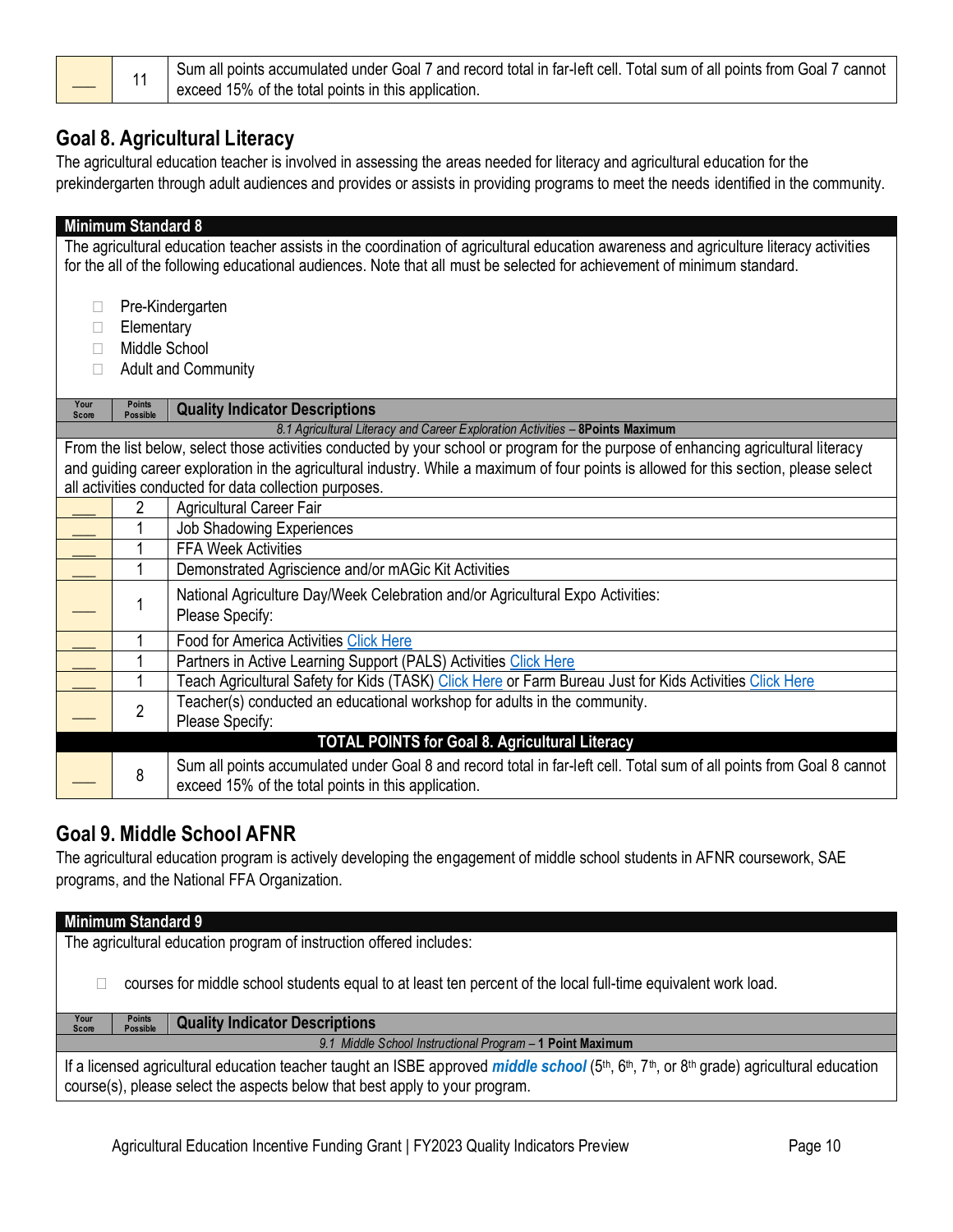|                                                                                                                                                                                                                                                                             | 0.5            | 10-25% full-time equivalent teaching time dedicated to agricultural education courses; OR                                                                                                                                                                                                                                                                                       |  |  |  |
|-----------------------------------------------------------------------------------------------------------------------------------------------------------------------------------------------------------------------------------------------------------------------------|----------------|---------------------------------------------------------------------------------------------------------------------------------------------------------------------------------------------------------------------------------------------------------------------------------------------------------------------------------------------------------------------------------|--|--|--|
|                                                                                                                                                                                                                                                                             | 0.5            | 26-50% full-time equivalent teaching time dedicated to agricultural education courses; OR                                                                                                                                                                                                                                                                                       |  |  |  |
|                                                                                                                                                                                                                                                                             | 0.5            | 51-75% full-time equivalent teaching time dedicated to agricultural education courses: OR                                                                                                                                                                                                                                                                                       |  |  |  |
|                                                                                                                                                                                                                                                                             | 0.5            | 75% or more full-time equivalent teaching time dedicated to agricultural education courses.                                                                                                                                                                                                                                                                                     |  |  |  |
|                                                                                                                                                                                                                                                                             | 0.5            | A dedicated section of the Annual Program Report (See 3.8 Annual Program Report) showcases those activities<br>and opportunities afforded to middle school students, and this information is presented to the local school board.                                                                                                                                               |  |  |  |
| 9.2 Middle School FFA Participation - 4 Points Maximum<br>From the list below, select each FFA activity in which middle school students participated. Note that while all completed activities<br>should be selected, a maximum of four points is allowed for this section. |                |                                                                                                                                                                                                                                                                                                                                                                                 |  |  |  |
|                                                                                                                                                                                                                                                                             | 1              | The FFA Chapter offers National FFA Organization membership to 7th and 8th grade students.                                                                                                                                                                                                                                                                                      |  |  |  |
|                                                                                                                                                                                                                                                                             | 1              | 25-50% of 7 <sup>th</sup> and 8 <sup>th</sup> grade students earned their Discovery FFA Degree; OR                                                                                                                                                                                                                                                                              |  |  |  |
|                                                                                                                                                                                                                                                                             | $\overline{2}$ | 51% or more of 7 <sup>th</sup> and 8 <sup>th</sup> grade students earned their Discovery FFA Degree.                                                                                                                                                                                                                                                                            |  |  |  |
|                                                                                                                                                                                                                                                                             | 1              | One or more applications were completed and submitted for Star Discovery at the Section Level.                                                                                                                                                                                                                                                                                  |  |  |  |
|                                                                                                                                                                                                                                                                             | $\mathbf{1}$   | One or more applications were completed and submitted for Star Discovery at the District Level.                                                                                                                                                                                                                                                                                 |  |  |  |
|                                                                                                                                                                                                                                                                             | $\mathbf{1}$   | One or more applications were completed and submitted for Star Discovery at the State Level.                                                                                                                                                                                                                                                                                    |  |  |  |
|                                                                                                                                                                                                                                                                             | 3              | <b>Middle school students actively participated in the State FFA Convention.</b>                                                                                                                                                                                                                                                                                                |  |  |  |
|                                                                                                                                                                                                                                                                             | 1              | <b>Middle school students actively participated in the National FFA Convention.</b>                                                                                                                                                                                                                                                                                             |  |  |  |
|                                                                                                                                                                                                                                                                             | $\overline{2}$ | Middle school students actively participated in an FFA-sanctioned leadership conference.<br><b>Specify Conference:</b>                                                                                                                                                                                                                                                          |  |  |  |
|                                                                                                                                                                                                                                                                             | $\overline{2}$ | Middle school FFA program has a leadership/officer team comprised of middle school students (7 <sup>th</sup> -8 <sup>th</sup> Grade)                                                                                                                                                                                                                                            |  |  |  |
|                                                                                                                                                                                                                                                                             |                | 9.3 Middle School Leadership Development Events - 2 Points Maximum                                                                                                                                                                                                                                                                                                              |  |  |  |
|                                                                                                                                                                                                                                                                             |                | If middle school students participated in Leadership Development Events (LDEs) above the chapter level, select those respective<br>events from the list below. Please select all events that your school or chapter participated in. Note that for scoring purposes a<br>maximum of two points is available from this section with each event counting as one individual point. |  |  |  |
|                                                                                                                                                                                                                                                                             | 1              | <b>Agricultural Issues</b>                                                                                                                                                                                                                                                                                                                                                      |  |  |  |
|                                                                                                                                                                                                                                                                             | 1              | <b>Conduct of Chapter Meetings</b>                                                                                                                                                                                                                                                                                                                                              |  |  |  |
|                                                                                                                                                                                                                                                                             | 1              | Job Interview                                                                                                                                                                                                                                                                                                                                                                   |  |  |  |
|                                                                                                                                                                                                                                                                             | 1              | <b>Parliamentary Procedure</b>                                                                                                                                                                                                                                                                                                                                                  |  |  |  |
|                                                                                                                                                                                                                                                                             | 1              | <b>Public Speaking</b>                                                                                                                                                                                                                                                                                                                                                          |  |  |  |
|                                                                                                                                                                                                                                                                             |                | 9.4 Middle School Career Exploration Activities - 2 Points Maximum                                                                                                                                                                                                                                                                                                              |  |  |  |
|                                                                                                                                                                                                                                                                             | 1              | Middle school students participated in activities designed to expose students to agricultural careers such as but<br>not limited to Farm Progress Show, College Open Houses, Women Changing the Face of Agriculture, etc. (Does<br>not include activities within or during regular class time like guest speakers, worksheets, etc.)<br>Please Specify:                         |  |  |  |
|                                                                                                                                                                                                                                                                             | 1              | Middle school students participated in at least three guest speakers who focused on career exploration.                                                                                                                                                                                                                                                                         |  |  |  |
|                                                                                                                                                                                                                                                                             |                | 9.5 Middle School Career Development Events - 3 Points Maximum                                                                                                                                                                                                                                                                                                                  |  |  |  |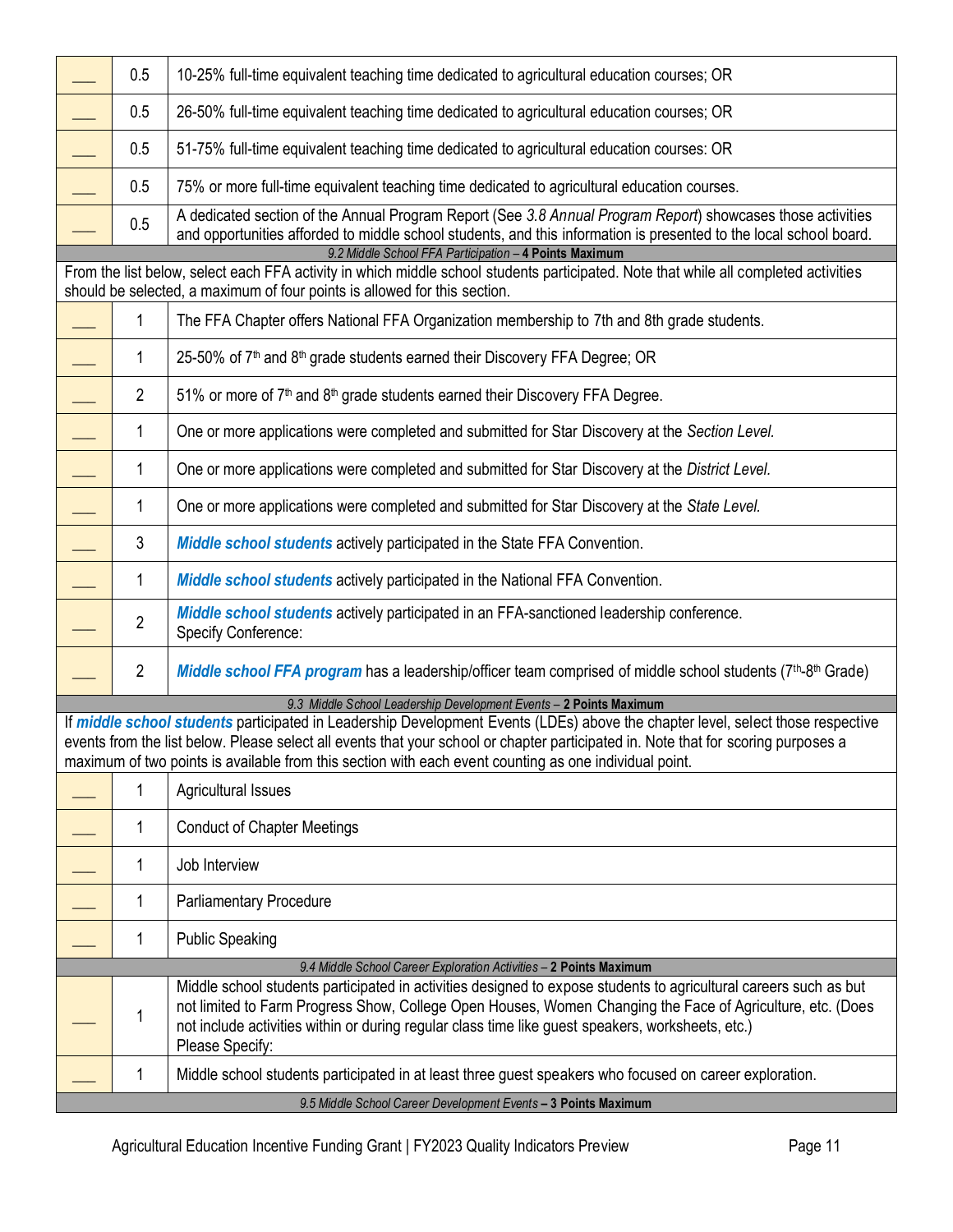If *middle school students* participated in the middle school divisions of Career Development Events above the chapter level, select those respective events from the list below. Please select all applicable events. Note that for scoring purposes a maximum of three points is available from this section with each event counting as one individual point.

|                                                                            | 1              | <b>Agricultural Business Management</b>                                                                                                                                                                          |  | 1            | Food Science                                                                                                          |
|----------------------------------------------------------------------------|----------------|------------------------------------------------------------------------------------------------------------------------------------------------------------------------------------------------------------------|--|--------------|-----------------------------------------------------------------------------------------------------------------------|
|                                                                            | 1              | <b>Agricultural Communications</b>                                                                                                                                                                               |  | 1            | Forestry                                                                                                              |
|                                                                            | 1              | <b>Agricultural Education</b>                                                                                                                                                                                    |  | 1            | Horse Judging                                                                                                         |
|                                                                            | 1              | <b>Agricultural Mechanics</b>                                                                                                                                                                                    |  | 1            | Horticulture                                                                                                          |
|                                                                            | 1              | <b>Agricultural Sales</b>                                                                                                                                                                                        |  | 1            | Job Interview                                                                                                         |
|                                                                            | 1              | Agriscience Fair                                                                                                                                                                                                 |  | 1            | Land Use                                                                                                              |
|                                                                            | 1              | Agronomy                                                                                                                                                                                                         |  | $\mathbf{1}$ | Livestock Evaluation                                                                                                  |
|                                                                            | 1              | <b>Creed Speaking</b>                                                                                                                                                                                            |  | 1            | Meat Evaluation and Technology                                                                                        |
|                                                                            | $\mathbf{1}$   | Dairy Cattle Evaluation                                                                                                                                                                                          |  | 1            | Nursery Landscape                                                                                                     |
|                                                                            | 1              | Dairy Cattle Handlers                                                                                                                                                                                            |  | 1            | Poultry                                                                                                               |
|                                                                            | $\mathbf{1}$   | Dairy Products                                                                                                                                                                                                   |  | 1            | <b>Quiz Bowl</b>                                                                                                      |
|                                                                            | $\mathbf{1}$   | Envirothon                                                                                                                                                                                                       |  | 1            | <b>Veterinary Science</b>                                                                                             |
|                                                                            | 1              | Floriculture                                                                                                                                                                                                     |  |              | This space left intentionally blank.                                                                                  |
|                                                                            |                | 9.6 Middle School Agriscience Participation - 3 Points Maximum                                                                                                                                                   |  |              |                                                                                                                       |
|                                                                            | 1              | 1-5 middle school students (7 <sup>th</sup> and 8 <sup>th</sup> Grade) participated in the Section level Agriscience Fair; OR                                                                                    |  |              |                                                                                                                       |
|                                                                            | $\overline{2}$ | 6 or more <i>middle school students</i> (7 <sup>th</sup> and 8 <sup>th</sup> Grade) participated in the Section level Agriscience Fair.                                                                          |  |              |                                                                                                                       |
|                                                                            | 1              | One or more <i>middle school students</i> (7 <sup>th</sup> and 8 <sup>th</sup> Grade) participated above the Section level in Agriscience Fair.<br>Specify Level and Number of Participants:                     |  |              |                                                                                                                       |
| 9.7 Instructional Facilities for Middle School Students - 2 Points Maximum |                |                                                                                                                                                                                                                  |  |              |                                                                                                                       |
|                                                                            | 1              | The program has acquired new technology to use within the middle school curriculum during the current school<br>year. Specify technology and course(s):                                                          |  |              |                                                                                                                       |
|                                                                            | 1              | Middle School agricultural education courses use an additional classroom other than the same classroom as the<br>high school agricultural education courses. Classroom is at least 600 square feet in area size. |  |              |                                                                                                                       |
|                                                                            |                | <b>TOTAL POINTS for Goal 9. Middle School AFNR</b>                                                                                                                                                               |  |              |                                                                                                                       |
|                                                                            | 17             | exceed 10% of the total points in this application.                                                                                                                                                              |  |              | Sum all points accumulated under Goal 9 and record total in far-left cell. Total sum of all points from Goal 9 cannot |

# **Scoring Summary**

Record the total points accumulated under each goal in the table below. Sum all totals for a final application score.

| Goal<br><b>Totals</b> | Points<br>Possible | <b>Goal Summary</b>                                       |
|-----------------------|--------------------|-----------------------------------------------------------|
|                       | 28                 | Goal 1. Qualified Agriculture Teacher                     |
|                       | 10                 | Goal 2. Student Support Services                          |
|                       | 33                 | Goal 3. Instructional Programs                            |
|                       | 34                 | Goal 4. Supervised Agricultural Experience (SAE) Programs |
|                       | 24                 | Goal 5. Agricultural Student Organizations                |
|                       | 9                  | Goal 6. Facilities, Equipment, and Supplies               |
|                       | 11                 | Goal 7. Agricultural Advisory Council                     |
|                       |                    | Goal 8. Agricultural Literacy                             |
|                       | 17                 | Goal 9. Middle School AFNR                                |

Agricultural Education Incentive Funding Grant | FY2023 Quality Indicators Preview Page 12